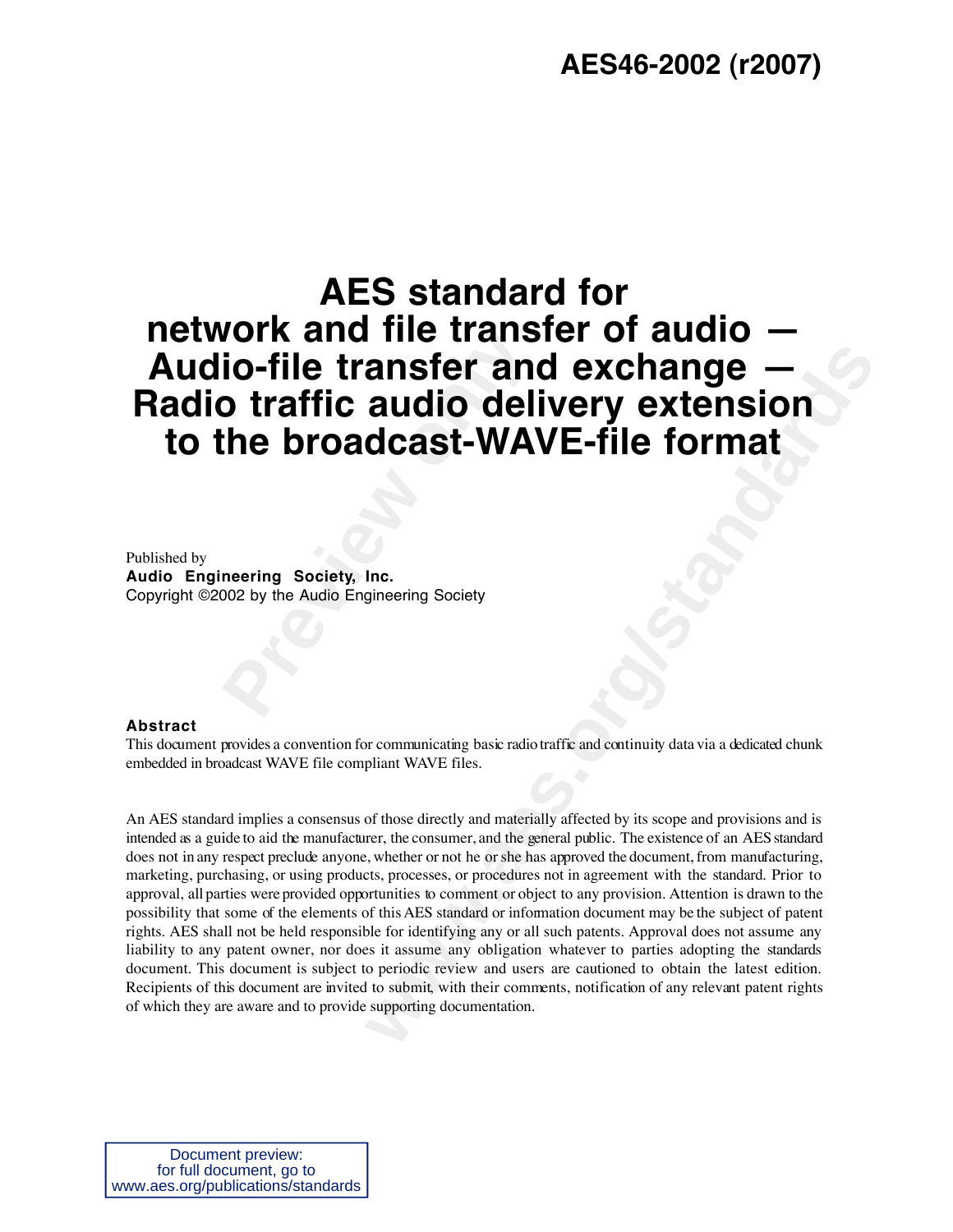#### $-2-$

#### **Contents**

| Document preview: | 2007-10-16 printing |
|-------------------|---------------------|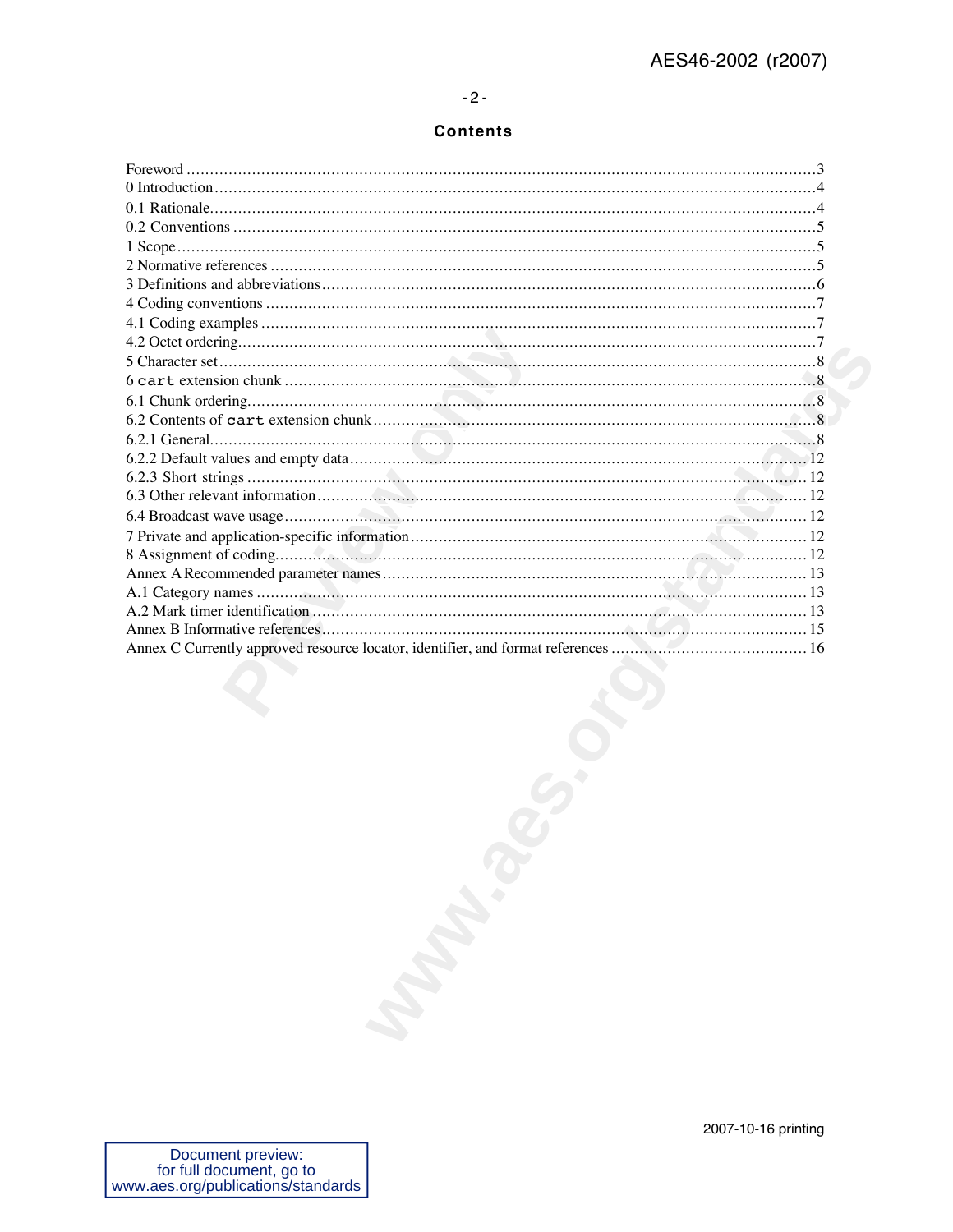#### - 3 -

#### **Foreword**

[This foreword is not a part of *AES standard for network and file transfer of audio — Audio-file transfer and exchange – Radio traffic audio delivery extension to the broadcast-WAVE-file format, AES46-2002.*]

This document was written by a task group, headed by D. Pierce and G. Steadman, of the SC-06-01 Working Group on Audio-File Transfer and Exchange of the SC-06 Subcommittee on Network and File Transfer of Audio, under project AES-X87. The members of the task group were G. Novacek, Pierce, Steadman, G. Uzelac, and J. Zigler.

Mark Yonge, chair Brooks Harris, vice-chair SC-06-01 2002-02-21

**Previously** The members of the task group were G. Novace thair<br>
vice-chair<br>
in AES standards documents, sentences containing the verb<br>
dard. Sentences containing the verb "should" are strong sugges<br> **t** 2007-10-16 printin NOTE: In AES standards documents, sentences containing the verb "shall" are requirements for compliance with the standard. Sentences containing the verb "should" are strong suggestions (recommendations). Sentences giving permission use the verb "may." Sentences expressing a possibility use the verb "can."

#### **Addendum at 2007-10-16 printing**

Annex B, Informative References; added reference to AES31-2, *File Format for Transferring Digital Audio Data Between Systems of Different Type and Manufacture*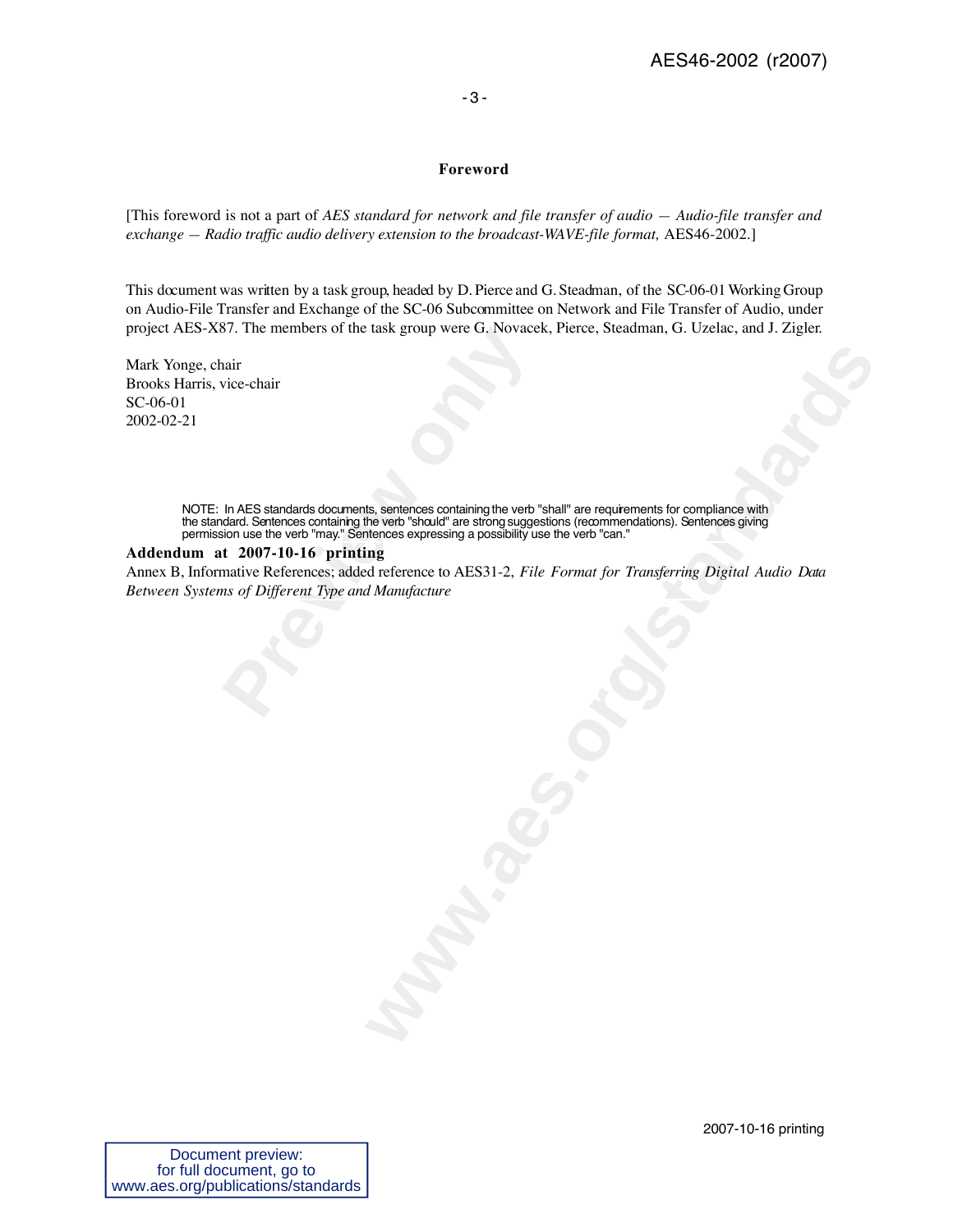#### - 4 -

## **AES standard for network and file transfer of audio — Audio-file transfer and exchange — Radio traffic audio delivery extension to the broadcast-WAVE-file format**

#### **0 Introduction**

#### **0.1 Rationale**

**Properties:**<br> **Preview the example the industry utilizes a variety of production, on-air pominates the industry. Users have long complained at between systems in a uniform and easy fashion. Then the about an exchange stan** variety of production, on-air and other equipment in daily operation. No<br>variety of production, on-air and other institutive to transpert aution. Mis-<br>uniform and easy fashion. This complaint is because of the lack of any<br> The radio broadcast industry utilizes a variety of production, on-air and other equipment in daily operation. No single vendor dominates the industry. Users have long complained about the inability to transport audio and trafficcontinuity data between systems in a uniform and easy fashion. This complaint is because of the lack of any uniform agreement about an exchange standard for communicating this information between systems. Often, different on-air delivery systems use proprietary audio-file formats and incompatible access methods to manage audio storage and playback, yet the scheduling, continuity or traffic information they use to label audio files share many common attributes. Furthermore, audio data itself is represented in various often-proprietary formats. To simplify the communication among different systems such as audio production and on-air delivery systems, a common representation for both continuity or traffic information and audio data is desirable.

The resource interchange file format (RIFF) WAVE format has emerged as a dominant audio representation. It supports a wide variety of audio formats such as linear pulse-code modulation (PCM), Moving Pictures Experts Group (MPEG) formats, different sampling frequencies and sample sizes, multiple tracks, and so on. The RIFF conventions allow the arbitrary addition of other data without impacting the ability of diverse RIFF-compliant applications from reading and interpreting needed data. Thus, adding an extension to a WAVE file allows inclusion of needed continuity or traffic data to a widely accepted representation.

The RIFF specification requires all readers to be able to read all compliant RIFF files. When such an application encounters data that it is not prepared to handle, it can simply ignore the data and move on. Some RIFF consumer applications are intolerant of new and unknown chunks. For this reason alone, these applications are not RIFFcompliant; but they may be front-ended by so-called chunk-stripper utilities, the product of which is then RIFFcompliant.

The radio traffic data (commonly called CART) format described in this document utilizes a widely used audio file format (WAVE and broadcast wave file). It incorporates broadcast-specific cartridge-labeling information into a specialized chunk within the file itself. As a result, the burden of linking multiple systems is reduced to the producer applications writing a single file and the consumer applications reading it. The destination application can thereby extract information and insert it into the native database application as needed.